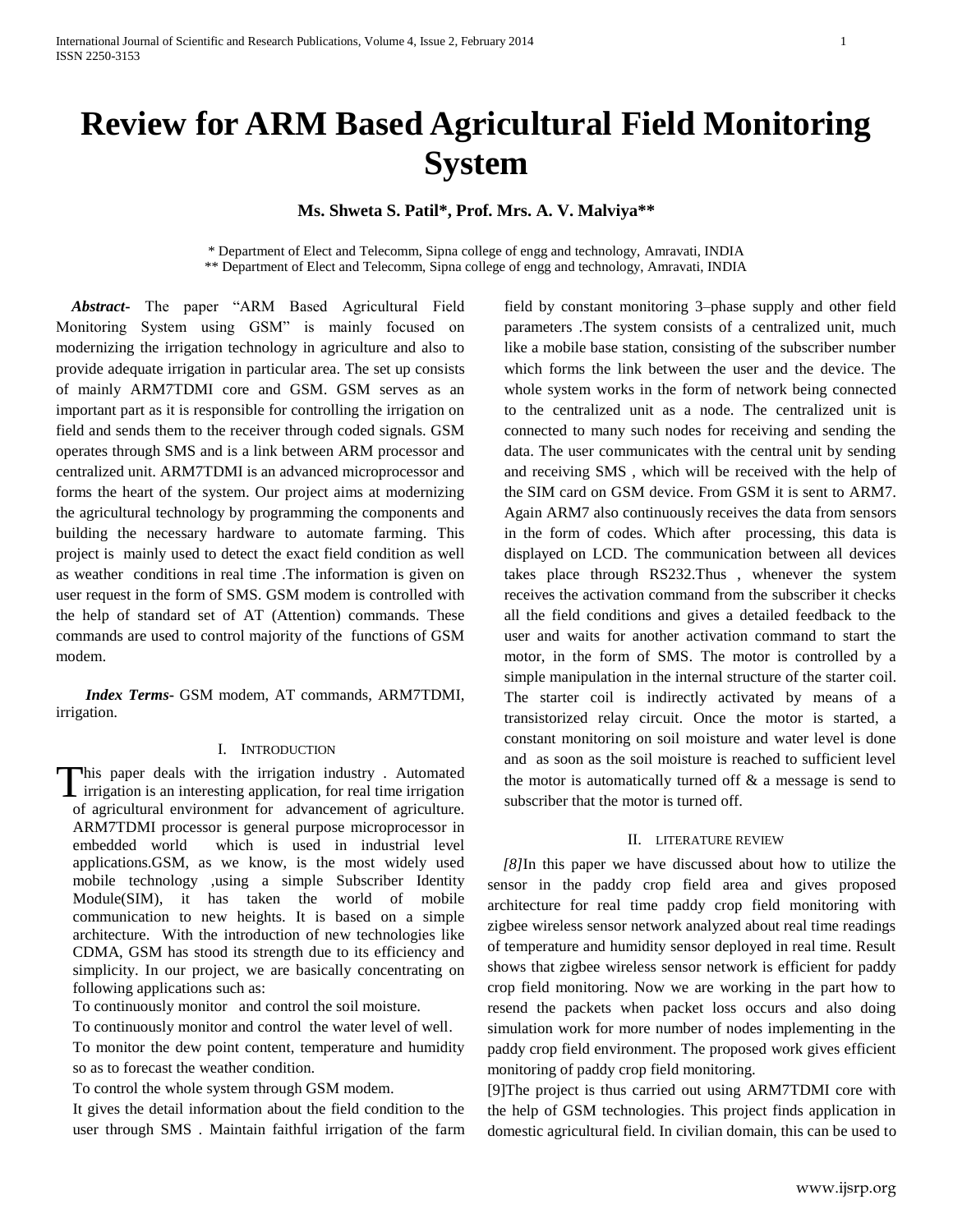ensure faithful irrigation of farm field, since we have the option of finding out moisture level of soil in a particular area

[10] The article based on embedded database of greenhouse temperature and humidity control system intelligent. Put forward by embedded database system set up in an ideal environment for data greenhouse temperature and humidity control, greenhouse crops in the process of growth under control.

[11] The purpose of this paper is to provide a review of a range of popular sensors on the market. The paper also discusses their operating principles as well as addresses their advantages and disadvantages.

[12] This project implements the emerging applications of GSM technology. Using GSM networks, a control system has been proposed that will act as an embedded system which can monitor and control an agricultural motor and other devices locally using built-in input and output peripherals.

## III. SYSTEM DESCRIPTION

 The proposed system architecture has several types of nodes deployed in the crop field area. It captures the physical conditions such as temperature, pressure, humidity, water level, pH can be continuously monitored in a paddy crop field. All sensed data from various places of crop field area is transmitted to the central Global System of Mobile (GSM) node or coordinator node. From the GSM node sensor, the data are sent to the data base. A server is connected to the database, which has minimum and maximum threshold value of temperature, water level, Ph level previously stored in software. If the sensed data attains maximum or minimum threshold level stored in the data base, the alarm unit will give an alarm sound to the farmer. After which the farmer may get attention of the cultivated area. The alarm may be in the form of SMS sent from the GSM modem on subscribers mobile.

*a. HARDWARE DISCRIPTION*



# IV. ARM7TDMI MICROPROCESSOR:

 We have used ARM7TDMI processor in our hardware due to its advanced features described below. ARM7 consists of a number of features. ARM7 processor is a link between GPS and GSM modules for communication. The description of ARM7 is discussed in further sections.

2.1 *Features*

- The 16/32-bit ARM7TDMI-S microcontroller has a 64 or 144 pin package.
- It has 16 kB on-chip Static RAM.
- It has 128/256 kB on-chip Flash Program Memory, 128-bit wide interface/accelerator that enables high speed 60 MHz operation.
- It supports In-System Programming (ISP) and Inapplication Programming (IAP) via on-chip boot-loader software. Single sector or full chip erase takes 400 ms. Flash programming takes 1 ms per512 byte line
- It has two 32-bit timers (with 4 capture and 4 compare channels), PWM unit (6 outputs), Real Time Clock and Watchdog.
- It has multiple serial interfaces including two UART(16C550), Fast I2C (400 kbits/s) and two SPIs
- It has 60 MHz maximum CPU clock available from programmable on-chip Phase-Locked Loop.
- It has on-chip crystal oscillator with an operating range of 1MHz to 30 MHz.
- It supports two low power modes, Idle and Powerdown.
- Processor wake-up from Power-down mode using an external interrupt.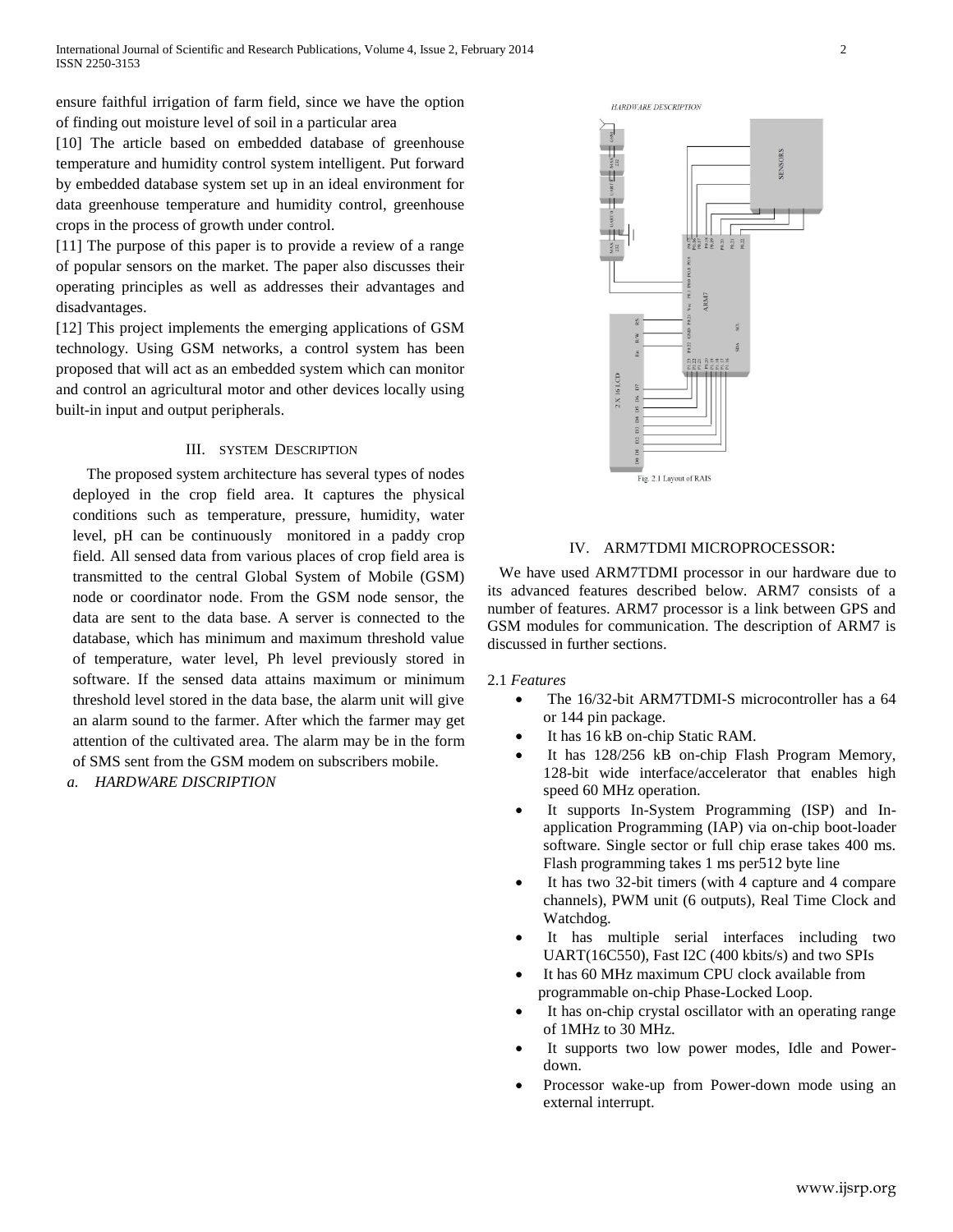# GLOBAL SYSTEM FOR MOBILE COMMUNICATION (GSM)

A GSM modem is a wireless modem that works with a GSM wireless network .Modem is controlled by computer using AT commands . Both GSM modems and dial-up modems support a common set of standard AT commands. We can use the GSM modem just like a dial-up modem. But the main difference between them is a dial-up modem sends and receives data through a fixed telephone line while a wireless modem sends and receives data through radio waves.GSM is one of the most vital components in our set up since all the communication between the users and centralized unit takes place through this modem. GSM communicates with ARM through I2C bus. A GSM modem can be an external device or a PC Card. Typically, an external GSM modem is connected to a computer through a USB cable or a serial cable. Similar to a GSM mobile phone, this GSM modem requires a SIM card from a wireless carrier in order to operate.

#### 4 AT Commands According to GSM07.05

The GSM 07.05 commands are for performing SMS and CBS related operations. SIM supports both Text and PDU modes.

#### 4.1 Overview of AT Commands According to GSM07.05

| Command   | <b>Description</b>                     |
|-----------|----------------------------------------|
| AT+CMGD   | DELETE SMS MESSAGE                     |
| $AT+CMGF$ | SELECT SMS MESSAGE FORMAT              |
| AT+CMGL   | LIST SMS MESSAGES FROM PREFERRED STORE |
| $AT+CMGR$ | <b>READ SMS MESSAGE</b>                |
| $AT+CMGS$ | SEND SMS MESSAGE                       |
| $AT+CMGW$ | WRITE SMS MESSAGE TO MEMORY            |
| AT+CMSS   | SEND SMS MESSAGE FROM STORAGE          |
| AT+CMGC   | <b>SEND SMS COMMAND</b>                |

## V. ADVANTAGES

 In paddy crop field we have to irrigate the land completely. We have to irrigate depending upon the soil, ups and downs of the land and where it needs. At present, there is no mechanism to find where irrigation is needed. In this paper, we made sensor network for monitoring the crop field area by deploying water sensors in the land to detect the places where the water level is low. From those results we irrigate that particular place only. From the above methodology we can conserve water and minimize the problem of water logging in the land. We used humidity sensor to sense the weather. Using this the farmer can get idea about the climate. If there is any chance for rainfall, the farmer need not water the crop field. With this we can conserve water and also power. In present irrigation system the fertilizer level is increasing, which affects people. Using pH sensors we get the information about the soil and analyze the acid content, by which we can apply required fertilizers to the place where it needs, and avoid over fertilization of the field area. Temperature

is a randomly varying quantity in the environment of paddy farm. Using temperature sensors we can detect the temperature, and provide water to the crop in cultivated area.

## VI. FUTURE SCOPE OF THE PROJECT

 $\Box$  The future scope of this project is enhanced application with the addition of the required features. One such application is to detect the soil parameter and suggesting the proper fertilizer and its feed time. Such Sensors can be incorporated in the design.It can also be designed to detect the particular disease on the plant and suggest the proper curative measures on it.

 $\Box$  In the same way one can predict the exact weather if the system is made to communicate with the nearer weather station through satellite communication.

#### VI. CONCLUSION

Thus, project is proposed out using ARM7TDMI core with the help of GSM technologies. This project finds application in domestic agricultural field. This can also be used to ensure faithful irrigation of farm field in civilian domain, as well as for horticulture and floriculture areas, since we have the option of finding out moisture level of soil in a particular area

#### **REFERENCES**

[1] ARM7TDMI, Technical Reference Manual.

[2] ARM, Rev. 01 – 06, February 2004.

[3] GPS4beginers, Rev. A, December 2000.

[4] lpc-ARM-book-srn, The Insider's Guide to the PHILIPS ARM7 – Based Microcontrollers.

[5] UM\_LPC21XX\_LPC22XX\_2, LPC2129 User Manual, 03 May 2004.

[6] AT Commands Interface Guide at Version: 004, 05 April 2002.

[7] David E. Simon, An Embedded Software Primer, fifth edition, 2007.

[8] 'Real Time Paddy Crop Field Monitoring Using Zigbee Network',by K. Nirmal Kumar P.Ranjith R.Prabakaran978-1-4244-7926-9/11/\$26.00 ©2011 IEEE

[9] 'Real-Time Automization Of Agricultural Environment for Social Modernization of

Indian Agricultural System' by :Mahesh M. Galgalikar 978-1-4244-5586- 7/10/\$26.00 C 2010IEEE

[10] 'Based on Embedded Database Greenhouse Temperature and Humidity Intelligent Control System' by SUN Rong-gao, WAN Zhong, SUN De-chao ISSN: 1109-2734 Issue 1, Volume 8, January 2009

[11] 'Review of Sensors for Greenhouse Climate Monitoring' by Vu Minh Quan,

Gourab Sen Gupta, Subhas Mukhopadhyay 978-1-4244-8064-7/11/\$26.00 ©2011 IEEE

[12] 'Remote Access to Agricultural Motor through the Usage of GSM

and SMS Technologies' by Karthik Maddipatla, Thentu Sravani, Thota Rajesh, R.S.V. Mani Krishna, J. Avinash Vol. 1, No. 3, 2012, ISSN 2166- 2924